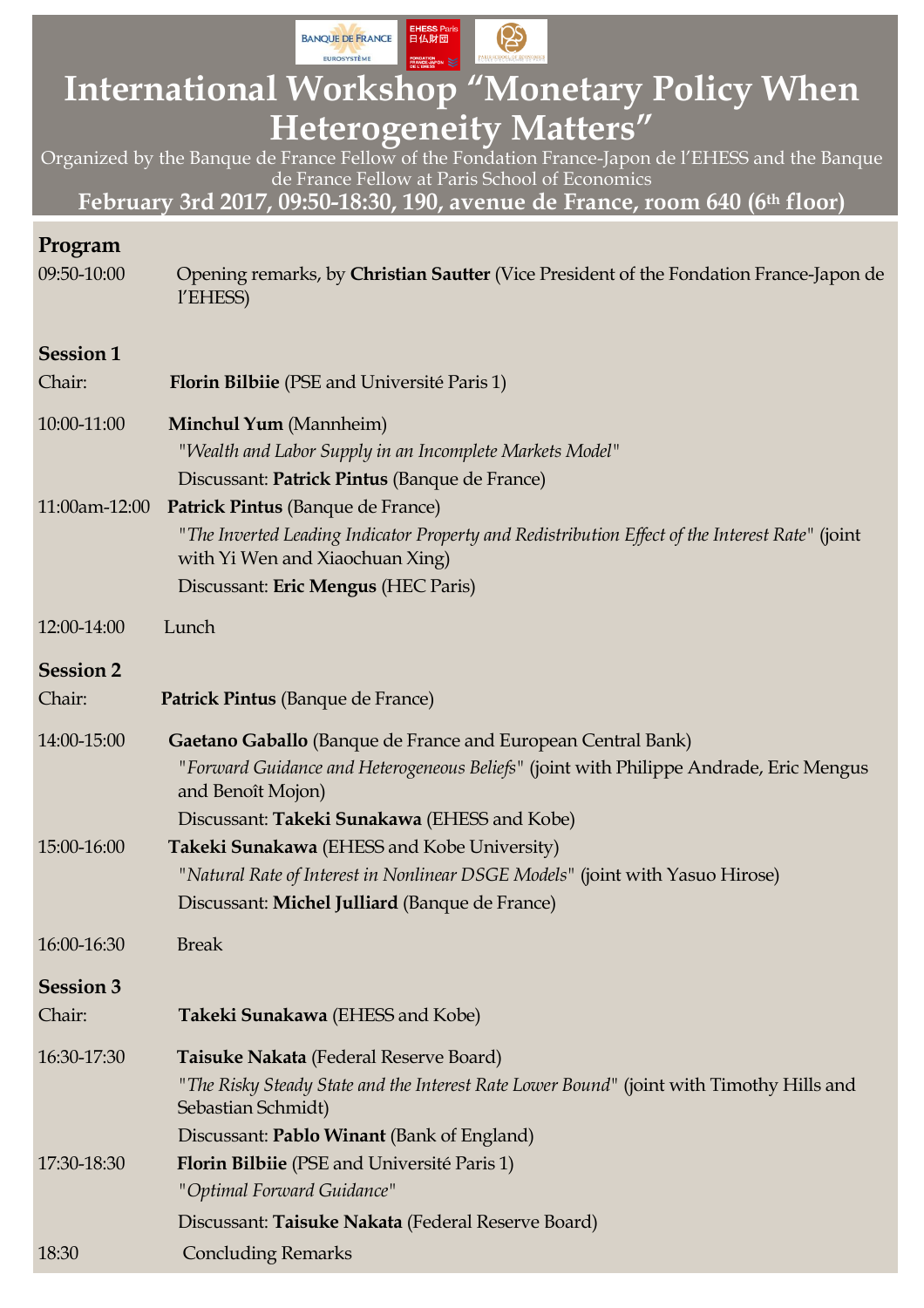## **LIST OF PRESENTERS AND PAPERS**

#### **Minchul Yum** (Mannheim)

"Wealth and Labor Supply in an Incomplete Markets Model"

Several recent studies have pointed out that in an incomplete markets model with heterogeneous households, the participation rate strongly decreases with wealth cross-sectionally. This is in contrast to U.S. data showing relatively flat participation rates across wealth quintiles. I find that it is sufficient to incorporate government lump-sum transfers, the size of which is in line with the data, and proportional factor income taxation into an otherwise standard model to make the model consistent with the data. I show that matching the observed participation rates by wealth quintiles has important implications for aggregate labor supply responsiveness to wage changes.

### **Patrick Pintus** (Banque de France)

"The Inverted Leading Indicator Property and Redistribution Effect of the Interest Rate" (joint with Yi Wen and Xiaochuan Xing)

The interest rate at which US firms borrow funds has two features: (i) it moves in a countercyclical fashion and (ii) it is an inverted leading indicator of real economic activity: low interest rates today forecast future booms in GDP, consumption, investment, and employment. We show that a Kiyotaki-Moore model accounts for both properties when interest-rate movements are driven, in a significant way, by self-fulfilling shocks that redistribute income away from lenders and to borrowers during booms. The credit-based nature of such self-fulfilling equilibria is shown to be essential: the dynamic correlation between current loanable funds rate and future aggregate economic activity depends critically on the property that the interest rate is state-contingent. Bayesian estimation of our benchmark DSGE model on US data shows that the model driven by redistribution shocks results in a better fit to the data than both standard RBC models and Kiyotaki-Moore type models with unique equilibrium.

## **Gaetano Gaballo** (Banque de France and European Central Bank)

"Forward Guidance and Heterogeneous Beliefs" (joint with Philippe Andrade, Eric Mengus and Beno*ît* Mojon)

Central banks' announcements that future interest rates will remain low could signal either a weak future macroeconomic outlook – which is bad news – or a future expansionary monetary policy – which is good news. In this paper, we use the Survey of Professional Forecasters to show that these two interpretations coexisted when the Fed engaged into date-based forward guidance policy between 2011Q3 and 2012Q4. We then extend an otherwise standard New-Keynesian model to study the consequences of such heterogeneous interpretations. We show that it can strongly mitigate the effectiveness of forward guidance and that the presence of few pessimists may require keeping rates low for longer. However, when pessimists are sufficiently numerous forward guidance can even be detrimental.

#### **Takeki Sunakawa** (EHESS and Kobe)

"Natural Rate of Interest in Nonlinear DSGE Models" (joint with Yasuo Hirose)